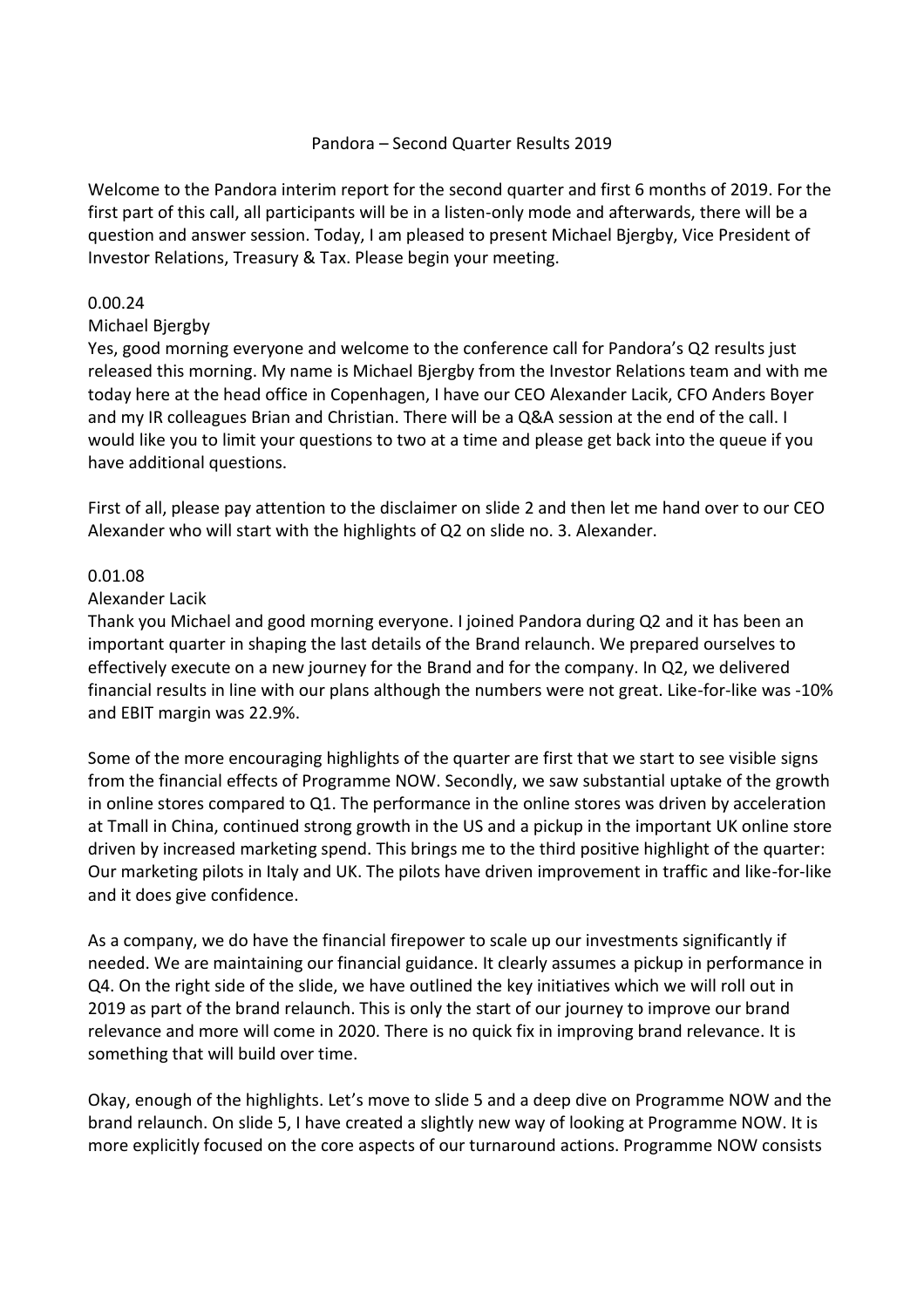of many workstreams. This way, we ensure to channel them towards fewer and more focused end goals. The key to stabilising like-for-like and protecting our industry-leading margins is to stepchange brand relevance. This is the single most important objective.

The initiatives of Programme NOW are unchanged but now going to three overall objectives. Number one, Brand Relevance, making sure that consumers are interested in our brand. Two, Brand Access, how we make sure to close the deal, and thirdly, Cost Reset, how we operate efficiently as a company. At a future stage, we will move on from a turnaround mindset and think in more transformational terms. The initiatives in the bottom of the slide, the Commercial Reset, are instrumental to implement short-term in order to secure the long-term health of our business.

I want to highlight two important workstreams that have recently been added to this framework. First one being product development and secondly, network assessment. These are fundamental strategic workstreams and we intend to shed more light on these in connection with our full year results of 2019.

Now, let's turn to the brand relaunch. On the next two slides, 6 and 7, I will focus on the new brand positioning. After this, I will give a review of what we are doing as part of making this come alive for our consumers.

Moving on to slide 6. Since the launch of the Moments platform in year 2000, Pandora has built the most well-known jewellery brand in the world by allowing consumers to emotionally connect with their jewellery through co-creation and self-expression. The diagnosis of Programme NOW pointed at four key executional issues including blurred brand experience and weak initiatives on charms collecting. These four issues have caused Pandora's main proposition to drift over time and therefore, the brand relevance has suffered. However, old data clearly suggests that buying bracelets as well as collecting is still in demand. The model is not broken. We just need to deliver better on today's consumer preferences.

A new company purpose – we give a voice to people's loves – will guide our journey towards improved brand relevance. Pandora gives to consumers a unique proposition to emotionally connect with the purchases and self-expressions of loves, not necessarily only the romantic love but for loves for people, places, passions and more. This is very different from most other jewellery brands that are more prestige and trend-driven.

Please move to the next slide. Our significant consumer research has confirmed that the core concern of Pandora is not characterised necessarily by age, income bracket or other generic metrics. Instead, what is significant is that the Pandora consumer is characterised by desire to emotionally connect with their jewellery. The Pandora propositions are key emotional needs where we stand out in the market and which we address with our brand relaunch. Things like craftmanship, playfulness and self-expression. We are managing our increased brand relevance with initiatives that ensure we both cater for our core consumer and make us relevant and interesting for new consumers, preferably coming from the younger age groups.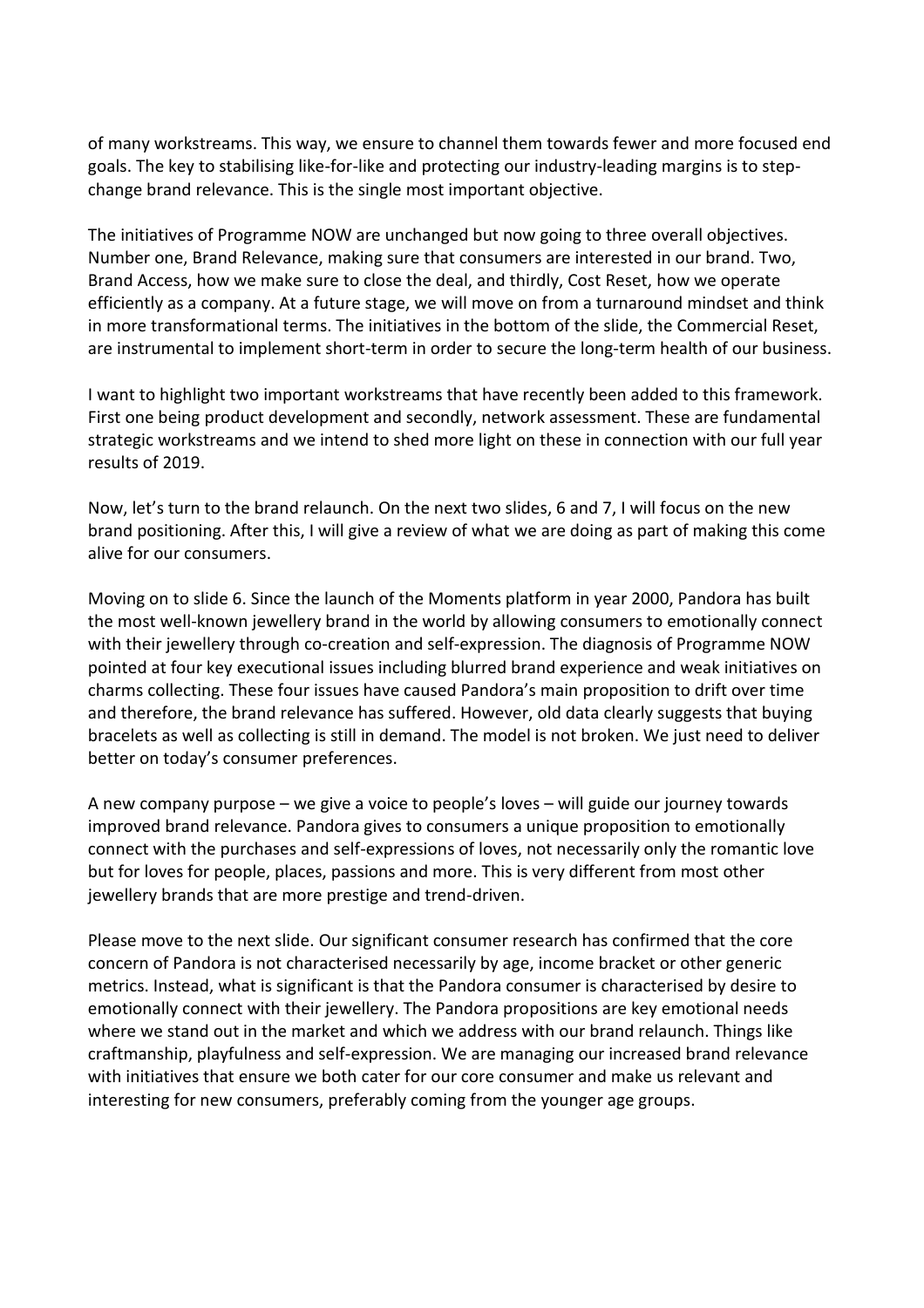While the initiative should not be divided strictly into purpose, the early initiatives of the brand relaunch including the new company purpose, launch of the Autumn collection, use of our global influences of all ages, change of store concept and our charms collecting innovations cater for our core consumers. The October initiatives that follow hereafter including collaboration with Millie Bobby Brown is expected to be more exciting for potential new consumers. I will clarify this further in the slides to come.

Now, let's dig into the details in actions. The brand relaunch will commence on 29 August reaching our consumers at all touchpoints. The initiatives are many but put into these categories on the slide: A new visual identity, new concept store design, refreshed look and feel of our online stores and marketplaces, new global influencer programme with 7 highly relevant brand ambassadors with a broad reach, new product launches and collaborations. These are all part of the brand relaunch which will come together supported by a significant increase in media investments across key markets.

Moving to the next slide. August has already been an eventful month. In the first week, we announced a partnership with Millie Bobby Brown. She was featured in TIME's top 100 influential list and is a strong ambassador for new collections to capture younger new consumers. Last week, we announced a partnership with Warner Brothers to introduce a collection of Harry Potter themed jewellery. There is no doubt that this is going to be a big launch for Pandora users as well as Harry Potter fans around the globe.

Moving to the actual brand relaunch. Here, you should notice the new Pandora logo, the monogram and the introduction of Pink as a market colour. All of it part of a refresh of Pandora's visual identity. Indeed recognisable but more modern and contemporary and with a clear story behind the details. Also part of the brand relaunch is a redesigned online store which will improve the shopping experience. This small picture clearly doesn't justify the significant changes we are making and therefore, I can only encourage you to visit our online stores at the end of August and please, do place an order.

Our Autumn collection will also launch late August and it is the largest launch of the year. The launch includes the O carrier, which is a charms-carrying pendant for necklaces, and focuses on collecting and therefore fits well into the new company purpose, catering to our core consumers. For marketing pilots and changed focus in Italy, we have also observed good results from reactivation of base products instead of focusing on newness. We are going to balance our future efforts back to both base products and newness instead of primarily on the latter which has been the strategy in recent years. All of this will be kicked off by a global PR event in LA with more than 400 guests from across the globe including the press. I will be there myself and it is going to be an exciting and creative event which will create a lot of attention amongst consumers. Among others, our PR team is going to paint a street and 5 buildings pink in the middle of LA. Yep, you heard me right.

Moving on. The first store with the new concept has already gone live in the UK in Leicester and more will follow in the coming months in UK, China and Italy. I still see this as a test and trial. I would like to have data and objective assessments before we make the significant investments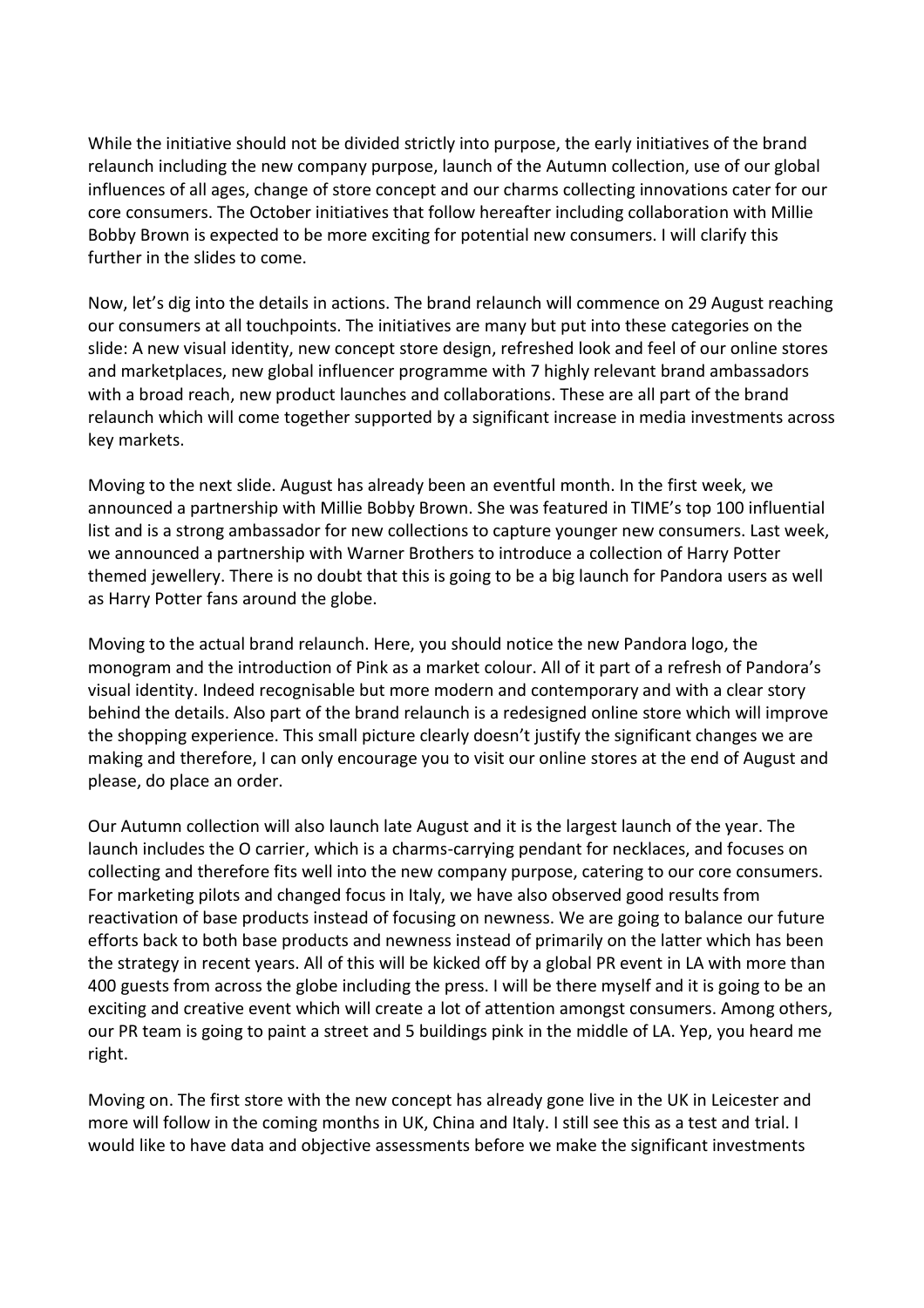that are required to refurbish the global store network. With that said, we will have impactful visual merchandising in other stores that are not refurbished to signal positive change for our shoppers. The design principle has been to optimise the store layout to make an intuitive consumer flow, allowing for self-discovery and collecting. Early feedback from consumer testing of the new concept store design suggests a more welcoming and enjoyable experience that fits better into today's retail environment.

In October, our Drop 8 will see the launch of Pandora ME. The focus is on a new charms and bracelet concept aimed at a younger consumer. Millie Bobby Brown will fund this launch and help us reaching our target audience. Before the Christmas season kicks in, Pandora will launch the Harry Potter products and finally, in the right-bottom corner, we are also going to launch another partnership that we have signed but decided not to disclose just yet.

Summing up. We are running into some very hectic months with a lot of commercial activities playing out. It is going to be exciting and create many interesting learnings for our future journey. We have worked hard on qualifying the many different aspects of the programme, yet, as always, surprises will happen. Our focus is on execution and being quick to learn and adapt as we go. This concludes my review of the upcoming brand relaunch.

I will not turn to focus on Q2 and our progress on Programme NOW in the quarter. In Q2, we worked on assessing how an increased investment in media could support a stronger traffic flow to our stores. We basically doubled media in UK and Italy with encouraging results. The most significant impact was on increased traffic which was converted into strong like-for-like improvement. We saw a return on ad spend of around 2x which implies that the investments are profitable and even EBIT margin neutral. The pure math of this confirms one element of our Programme NOW diagnosis: Pandora is underinvesting in the media. With these results, it is clear that media investments are strengthening the business short- and long-term. We have immediately decided to significantly increase the investments in a number of key markets in the second half of this year.

Please turn to the next slide where I will talk about another important priority, not only for Pandora but for me personally. Our franchise partners have been instrumental in building the Pandora business as we know it today and they are clearly still important drivers of the business. Pandora has been criticised for not catering enough for the relationship with our franchisees and maybe rightfully so. However, as outlined on this slide, we have taken a number of important initiatives to strengthen this. We have agreed on the omnichannel approach, we are collaborating on the brand relaunch, change incentive programmes to align objectives and finally, we are helping the franchisees to improve quality and quantity of their inventory.

I personally met with the Franchise Council in connection with the JCK conference in the US. Our board of directors and leadership team of Pandora also discussed current business with Alan Zimmer, the Chairman of the US Franchise Council in June in Baltimore. Alan Zimmer is indeed positive and he has approved use of some statements he made in connection with our business discussions. The statement in the bottom of that slide proves that we are continuing to build on the relationship and it is being noticed.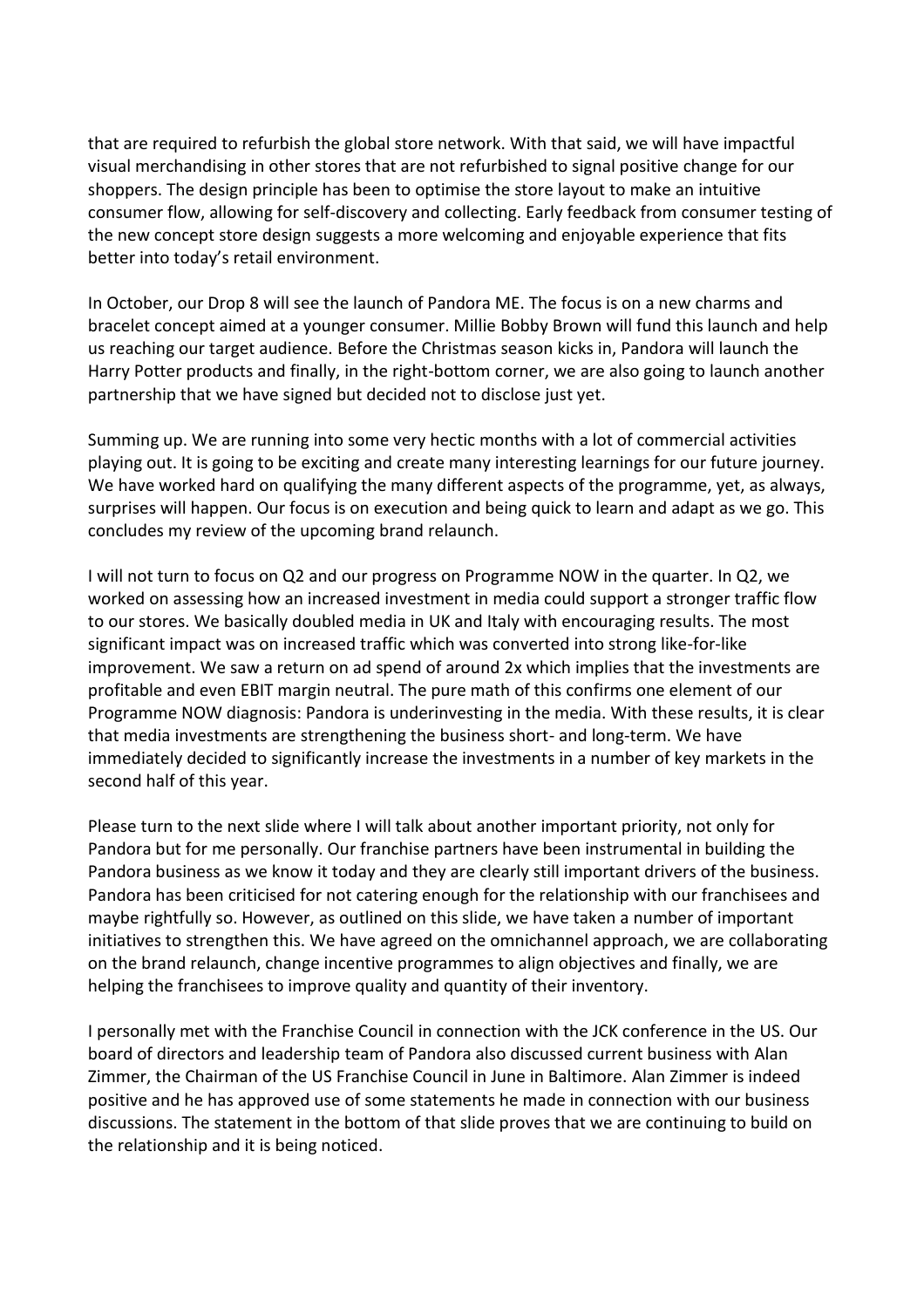Next slide please. I will make this quick. We are on track in lowering our promotional dependence and we saw roughly 32% fewer promotion days in Q2 compared to last year. We still do large promotions and these can be both deep and broad. But it is important for us that consumers do not see Pandora on sale all the time. This is what creates the perception of the discounting pattern. As we are also cleaning up in product assortment and inventory, the need to clear products can constitute an operational dilemma for our promotional strategy in 2019. But we are finding pragmatic solutions and we are satisfied with the direction. Improving inventory, slimming product assortment while at the same time reducing our promotional independence substantially.

Next slide please. Since 2015, we have continuously added more designs to our global assortment than we have discontinued. This process has led to a too broad assortment with a long tail of products with very low productivity. It is evident that we have not been able to increase revenue by adding complexity and breadth to the assortment. Therefore, we have tested our hypothesis that a simplified product assortment could lead to improved sales. It turned out to indeed be the case in many of the stores so we have decided to simplify our global assortment significantly with an ambition to have a lower assortment breadth and less duplication. We will spend the next two years to get back to a strong and productive core. The assortment simplification entails restructuring costs, primarily non-cash and impacting COGS. This was all from me for now. Let me hand over to Anders and the last part of the commercial reset on slide 15. Anders, please.

#### 0.15.03

#### Anders Boyer

Thank you, Alexander. We have now initiated the inventory buyback programmes from our wholesale partners and the programmes have been very well received and both we and our partners are looking forward to this clean-up and the expected improvement in sell-out. We have chosen to expand the programme above what we have guided previously and there are two reasons for this. First of all, and as you know, it is an important premise for the commercial reset initiative in Programme NOW that we exit 2019 with healthier inventory levels in the channel and a much better balance between sell-in and sell-out going into 2020. That is the important starting point for the expansion. And secondly, our data simply shows that a higher amount of slowmoving units and thereby a need to expand the programme in order to deliver on that important starting point. And the expanded programme will result in additional restructuring costs and I will come back to that later on.

And then please turn to slide 16 on cost reductions. We are quite happy with the progress on the cost reductions. We are very well on track to meet total run-rate savings of DKK 1.2 billion by the end of next year, by the end of 2020. And if you compare the Harvey balls, the circles shown here on the slide with what we showed back in May, there has been fast progress across the five categories and you can also see that if you read the more detailed bullet points on the slide. And in essence, the message from us is that nothing is left untouched. We are on a constant hunt for cost savings to protect the margin and reinvest in driving our top line. And with that, we will leave the update on Programme NOW but there is no doubt that the impact of Programme NOW will be increasingly visible for you in the months and quarters to come.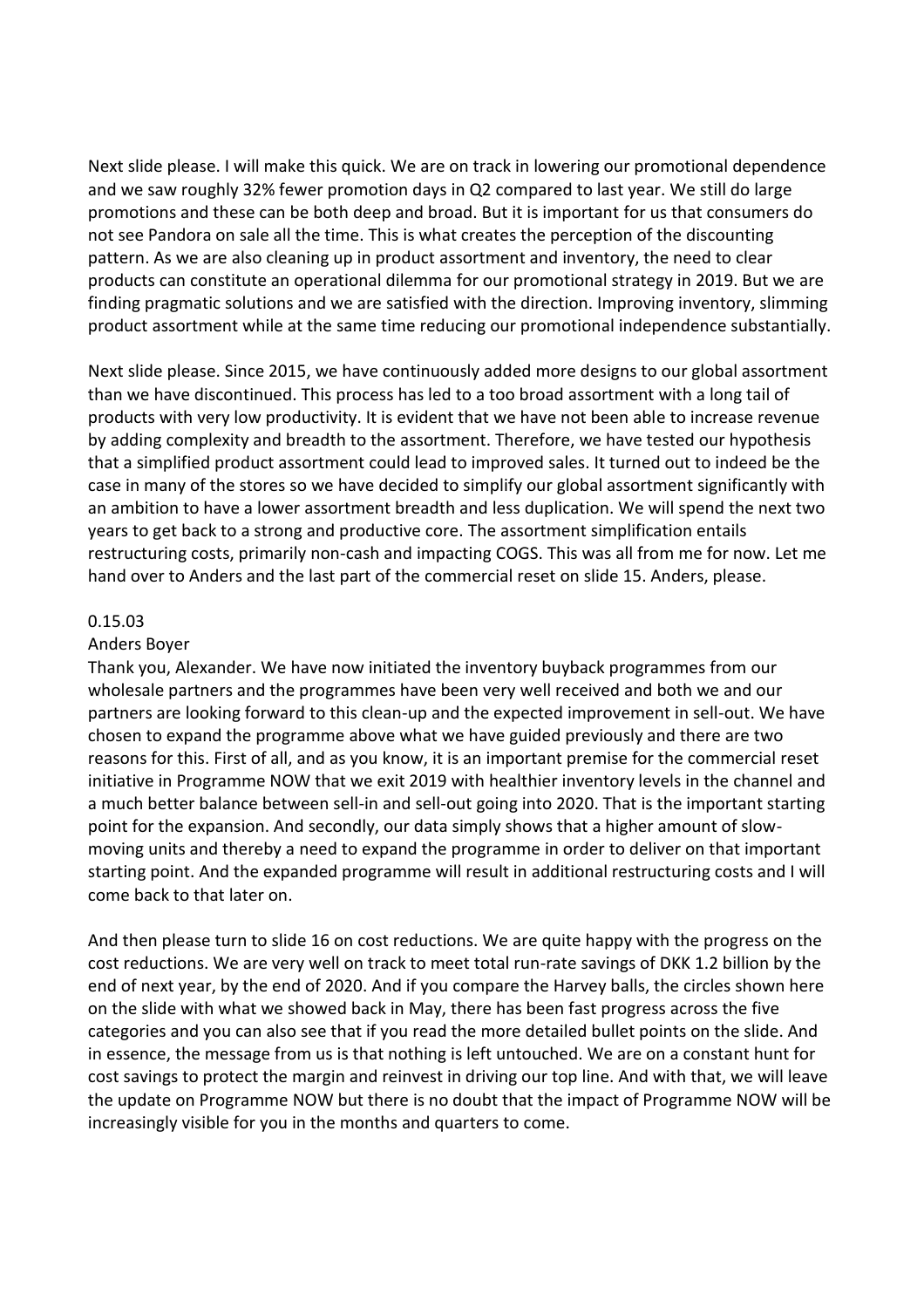So now, let's go to slide 18 and an update on our Q2 performance. And this slide 18 outlines or gives an overview of the performance and I will dig into a couple of details on the following slides in just a second. But the financial result in Q2 was weak. There is no other way to look at it. Likefor-like of -10% and organic growth of -7%. But the results were as expected. The EBIT margin ended at 22.9% and that is a small sequential improvement to the first quarter despite slightly lower revenue and the additional marketing investment in UK and Italy.

So let's dig into a couple of details first on slide 19 and the organic growth. The primary driver of the negative organic growth in the quarter was the -10% like-for-like and that is quite clear when you look at the chart here on slide 19. The other important driver was the network expansion that added 5pp coming from another 183 concept stores that we had by the end of the second quarter. The organic growth improved sequentially to -7% compared with -12% in the first quarter despite a similar like-for-like level and that improvement comes from the pink box that you see just to the left of the black organic growth bar on the slide here. In the first quarter, we saw a significant reduction of inventory in the wholesale channel driven among others by the reductions of the sellin packs and that led to a total negative impact of 8pp in the first quarter and in the second quarter, it is -2 as you can see on the slide here. And this means that in the second quarter, organic growth is higher or less negative if you like than like-for-like and that is also expected to the case for the second half of 2019.

And then please turn to slide 20 and the EBIT margin bridge. The EBIT margin declined 3.4 pp compared to the second quarter last year and in the first quarter of this year, the decline was 5.7%. We see a significant positive effect from the cost reductions and that is a plus of 4pp on the margin and that is the first pink bar on the bridge here, the waterfall. But this is offset by additional investments in driving the top line and not least the deleverage which is quite significant given that like-for-like is -10%. And the decrease in the EBIT margin hides a couple of positive stories and one of them is the increasing gross margin and the gross margin ended at the highest level ever in the second quarter and we actually see an opportunity to take it even higher going forward through among others further cost reductions and lower discount levels and other levers. So all in all, we are happy with the progress although the second quarter numbers are weak.

Then please turn to slide 21 and a brief comment on cash conversion. This continues to be quite a good story. The cash conversion in the second quarter was very high as you can see and we saw the net working capital actually even going below the 10% threshold and it ended at 9.4% of revenue in the second quarter and that is the lowest level that we have ever seen. There is a little bit of technicality helping us in this number in the second quarter because the restructuring costs are incurred in the quarter but payments happen later on and hence if we are adjusting for the restructuring costs, the underlying business would have had a bit higher level of working capital. So we don't think that a single-digit net working capital level below 10% is sustainable in the long term but on the other hand, we do see that we can clearly operate well below the 15% mark which we communicated as a benchmark back at the Capital Markets Day in January 2018.

So, let's move to the final section of agenda and that is the full-year guidance starting on slide 23. The main parameters of the financial guidance for 2019 are unchanged. Organic growth of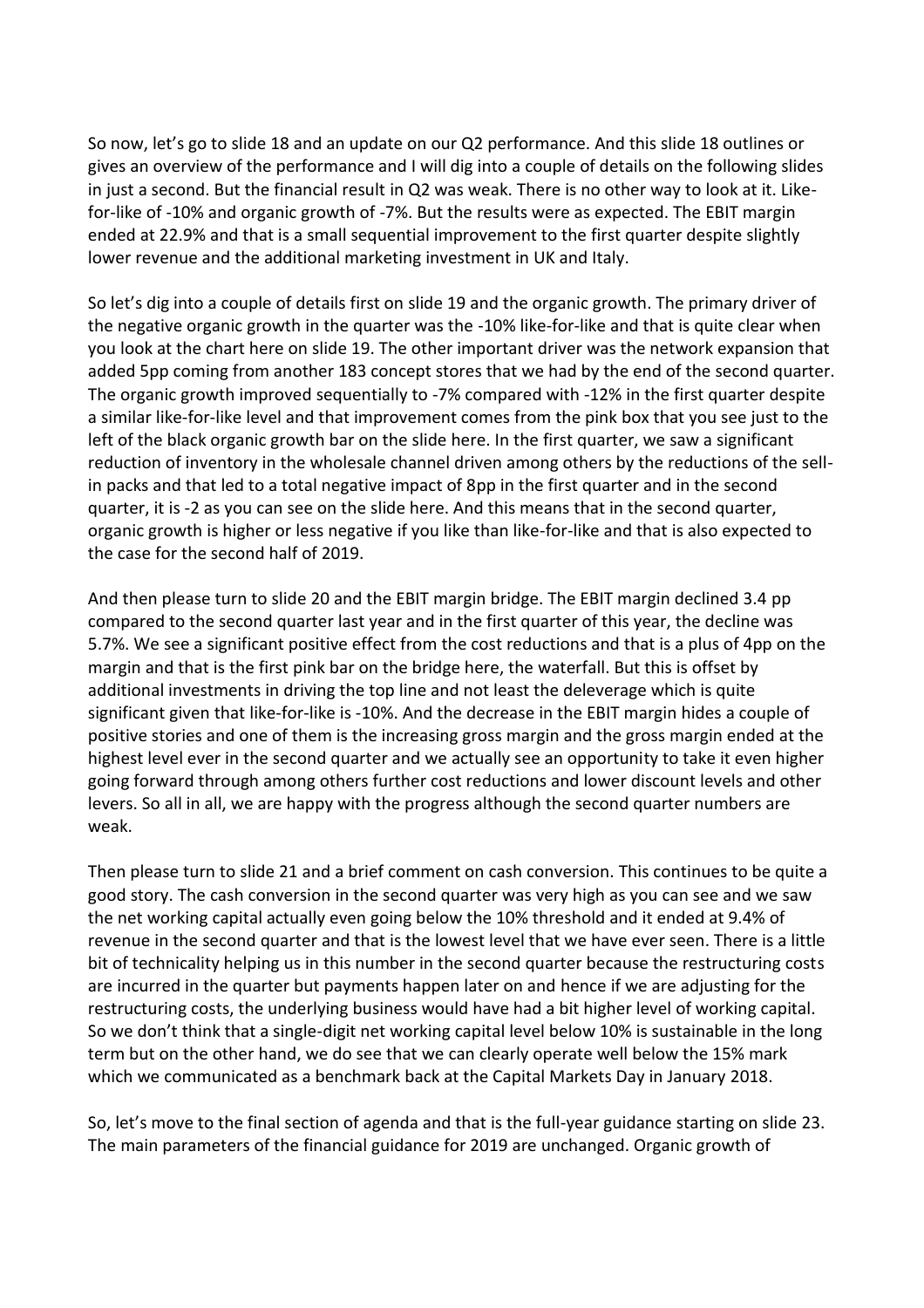between -3% and -7% and an EBIT margin before restructuring costs between 26% and 28%. It is a broad range with only 4.5 months left of the year but we should recall that we still have the important brand relaunch and all the activities following that ahead of us. The guidance continues to assume that the brand relaunch will have a positive impact on like-for-like and the guidance also continues to assume that like-for-like could be down to high single-digit negative in 2019. And below these headline parameters, there are a couple of changes that I just wanted to highlight to the guidance assumptions. As we mentioned back in the Q1 announcement, we have identified 50 stores to be closed and some of these will be closed in 2019 and therefore, we now expect net 50 concept store openings versus previously 75. And as we just mentioned, we are taking a couple of further important restructuring actions to take Pandora to a healthier level. There are two things. One, we are expanding the inventory buy-back programme and two, we are significantly simplifying the product assortment and restructuring costs are therefore expected to increase by DKK 0.5 billion to now up to DKK 2.0 billion. Approximately half of the increase relates to the product assortment simplification and that is a non-cash item and of the total DKK 2 billion in restructuring costs, around DKK 0.5 billion, 25%, are expected to be non-cash.

At the same time, we are adjusting the CAPEX guidance down as we are expecting less investments required to conduct the brand relaunch, opening fewer stores and less IT CAPEX and consequently, the CAPEX guidance is adjusted down by DKK 2-300 million to between DKK 1.0 and 1.2 billion. And the implied expectation on free cash flow from this is thereby roughly unchanged because the cash part of the additional restructuring cost is offset by the lower CAPEX level.

So turning to the last slide 24 before we get to the Q&A session. This slide is meant as a visual aid on how to bridge the second half of the year to our full-year guidance and on like-for-like, the math and logic is quite simple. We had -10% like-for-like in the first half and therefore, we need to deliver between -8% and -3% like-for-like in the second half in order to deliver on the highest or the lowest end of our guidance respectively. And this improvement of like-for-like is all about the brand relaunch and the activities that follow after the brand relaunch later this month and including the marketing investments that we are doing. But at the same time, it should be recalled that the like-for-like comparison base in the third and fourth quarters becomes a bit easier than it was here in the second quarter of this year. But it should also be clear that if we reach the better end of the implied like-for-like guidance range for the second half, our brand relaunch must be considered quite successful.

On the EBIT margin, the margin uplift required in the second half of 2019 is very much about understanding Q4 so let me just put a few words on understanding the bridge for Q4. We always see a margin uplift in the fourth quarter, that is kind of inherent in the business and in the Q4 of last year, Q4 of 2018, the margin uplift was 6pp compared with the first three quarters of the year. In the fourth quarter of this year, the uplift will be higher. That is implicit in our margin. And there are three main building blocks to understand that uplift. First of all, in 2018, we saw a sequential decline in growth during the year and the reverse is guided for this year for 2019. Secondly, our gross margin was depressed, you can call it, or declined throughout the second half of 2018 due to the increased product complexity and the negative impact from the acquisitions that we did last year. But in 2018, the gross margin declined by 240 bps in the second half of the year. In the second half of 2019, you should expect an increase of the gross margin. And third, Q4 of last year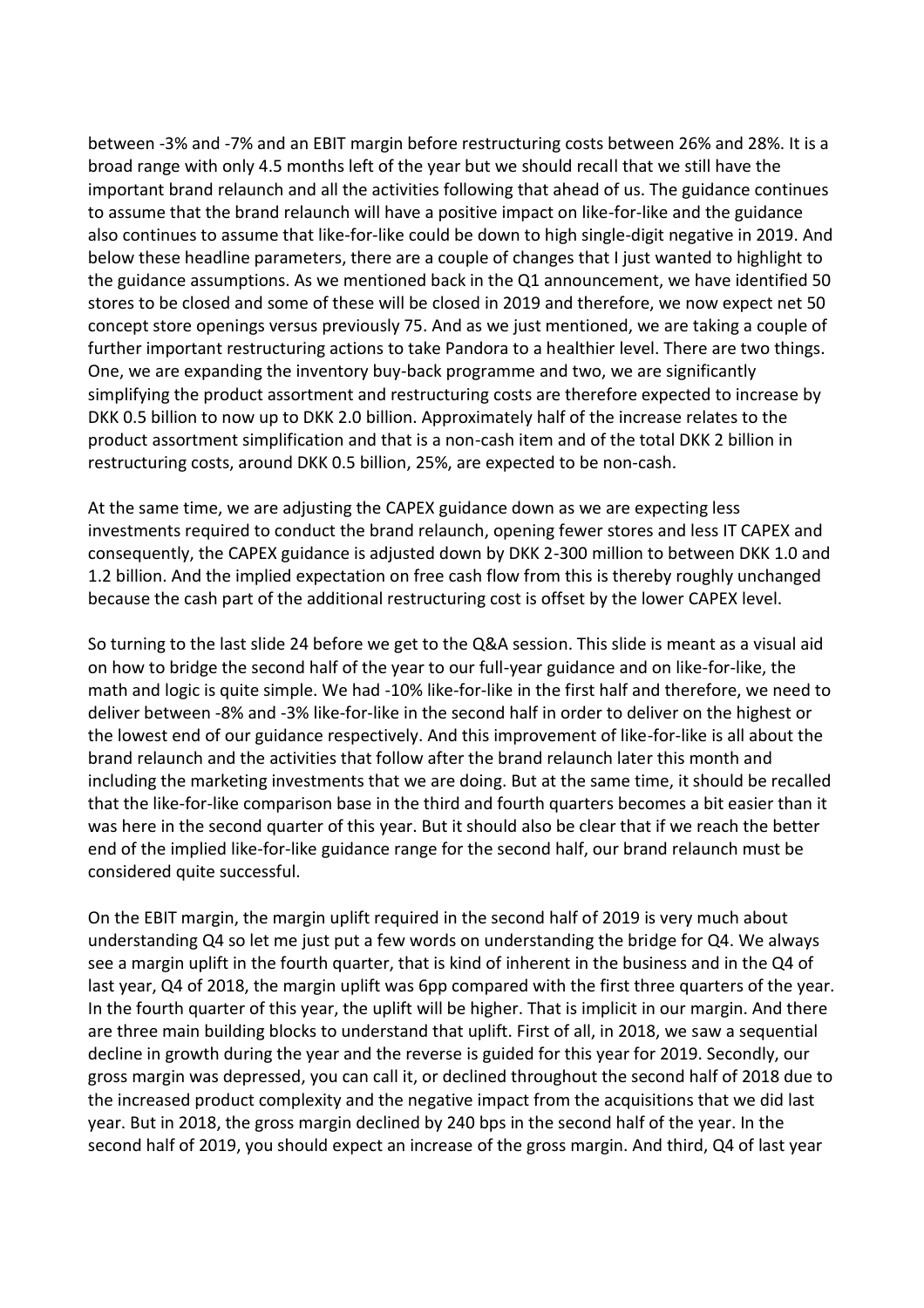was negatively impacted by additional provisions and consultancy expenses that dragged up the admin expenses last year and that is not expected to be the case this year. But whether we end up in the highest end or lowest end of the EBIT margin guidance is a direct function of revenue development following the brand relaunch and we hope this explains our guidance and what we need to deliver in the remainder part of the year.

We are excited and we hope that you are too, the brand relaunch is in just 9 days and we are counting down. This concludes our presentation and we can now start the Q&A session. Operator, thank you.

#### 0.28.49

#### Operator

Ladies and gentlemen, if you have a question for the speakers, please press 01 on your telephone keypad. Our first question comes from the line of Magnus Jensen of SEB. Please go ahead, your line is open.

#### Magnus Jensen

Thank you guys, it's Magnus here. I have two questions. The first one goes to the two new initiatives that you are going to launch during the second half of the year, Harry Potter and Millie Bobby Brown. I think both could be seen as targeting a much younger consumer than what we have seen you target before so could you elaborate a bit on the position to do these partnerships? And secondly to that, I understand that you expect the Halo effect to the older consumer, at least for the Millie Bobby Brown initiatives. Is this something that you see other brands do successfully? My second question is regarding the like-for-like development. So, can you comment on how it has been developing through the quarter? And also, if you would do that, it would be interesting to hear how the first 6 weeks of Q3 have been delivering. Thank you.

#### 0.30.05

#### Alexander Lacik

Hello. Maybe I will address your first question. I think, if we speak about Pandora ME, that is clearly targeted at a younger audience and it has been designed for that, it has been qualified like that and it also suggests in the research that those are the people that are responding really well, at least at a conceptual stage to this initiative. And in order to kind of speak to that audience, we are using Millie Bobby Brown as a social influencer if you may. Harry Potter, actually, there are many different audiences when you think about Harry Potter. So, the first generations that were there when the Harry Potter books came are now a little bit older, so they are probably in their mid-30s and above. So as we have done quite extensive research in fact on this initiative, we see that this spans not just the younger audiences but in fact is also very positively received in the concept testing amongst, let's say, our core audience. So that probably addresses those. In terms of Halo effect, I am not sure that the Millie Bobby Brown necessarily has a huge Halo effect. She is going to be used mostly on digital types of mediums where we are trying to target a little bit younger audience so I don't think that there is going to be a massive overlap there but you know we will learn as we go I suppose is the right way to think about it. And I should also mention that in addition to Millie Bobby Brown, because that has kind of been in the press recently, we have another 6 strong global influencers that have been part of a revamped key influencer programme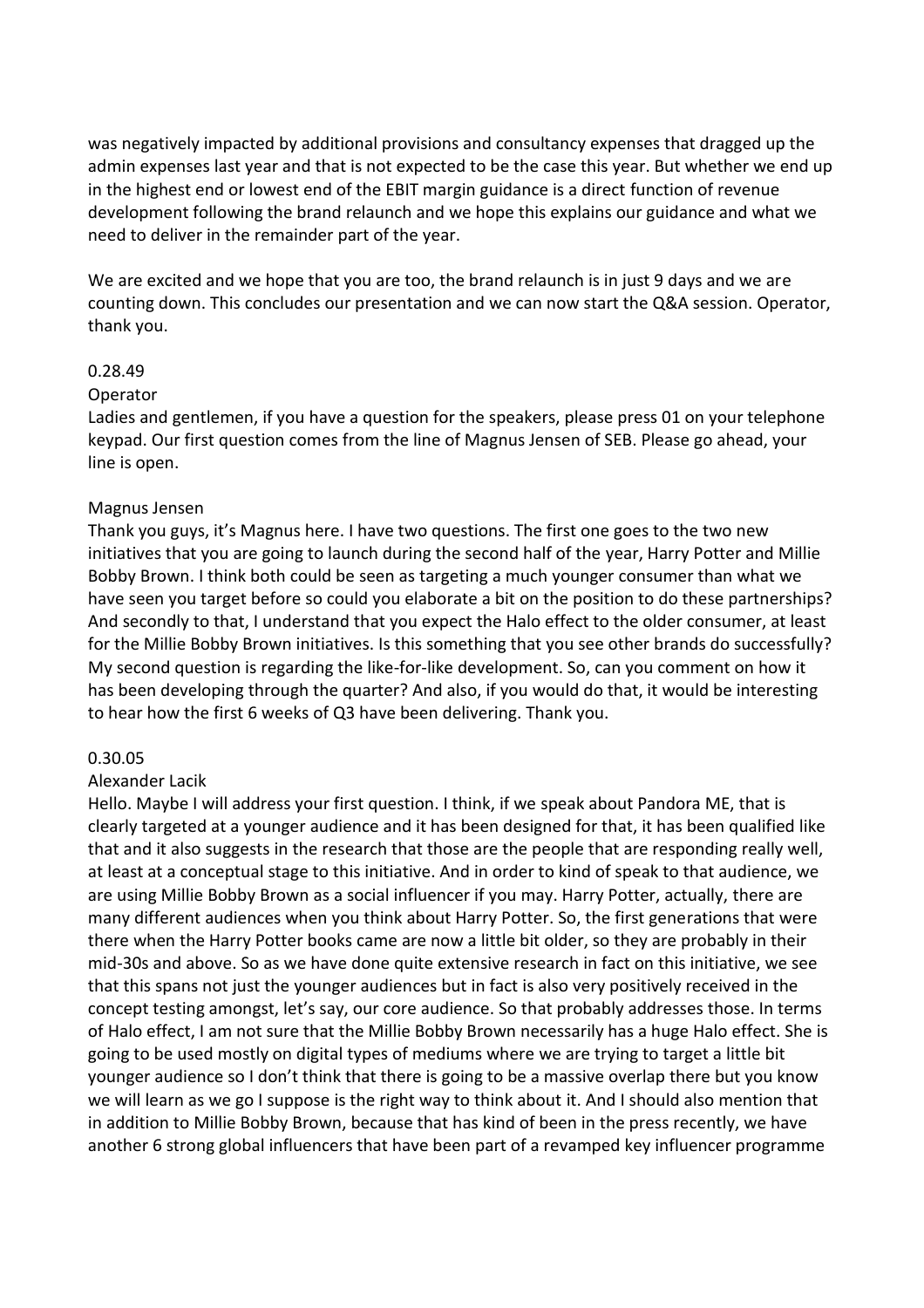in the company and they probably cater more to the core audience that we have for Pandora. And maybe I will hand the like-for-like to you, Anders.

## 0.31.55

#### Anders Boyer

Yeah, thanks for the question, Magnus. On like-for-like, I think we are throughout the year or so until date, we have been trading at +/- this -10% level and we hadn't really expected to see any structural changes, bigger changes until sometime following the brand relaunch and all the activities that follow during the year. But we should recall that the brand relaunch only starts sort of two thirds into the third quarter so for all practical purposes, the uplift that we are looking for is something that is going into the later part of the year. But it is clear, we are looking very much forward to talking about the specifics and the details and the reaction from consumers when we meet in 3 months' time.

## Magnus Jensen

Thank you very much guys.

#### 0.32.58

#### Operator

Our next question comes from the line of Lars Topholm of Carnegie. Please go ahead, your line is open.

#### Lars Topholm

Yes, I have a couple of questions but I will start with two. So, Alexander, you highlighted strong Tmall sales in China in Q2. I wonder what is happening in Q3 because my understanding is you are now stepping up or have stepped up the marketing spend in China but your August Tmall revenue is down by 31% to date even though you were Super Brand of the Day so the first question is if you can add some comments on the fact that Chinese growth slowed from Q1 to Q2 and it looks as if it is going to do the same in Q3. And then the second question goes to the US where you also saw a deterioration from Q1 to Q2 and I think it is a public secret it continued into Q3 so here the question is, you made a replacement of your US management earlier this quarter. Do you see any quick fixes you can make to turn the tide in the US or how should we, what are your sort of expectations to see from a new US management? Thanks.

#### 0.34.21

#### Alexander Lacik

I think it is way too early to give comments on the recent 10 or 20 days of trading in China so we will have to come back on that. And in terms of the brand relaunch, it hasn't really started from that sense in China yet so this is all ahead of us to be honest with you. And there will be, online there will be swings from one week to the other depending on what goes on, so I think you have to look a bit more on the longitudinal trends and that is why we make the comment in the release that throughout the year, we have seen positive indicators in terms of traffic conversion rates and those metrics which are important to us. Your second question on the management changes, first of all, management changes happen. Laurie she has been there with the business for 15 years so these things happen every now and then, that's changing. I don't think there is any quick fix to this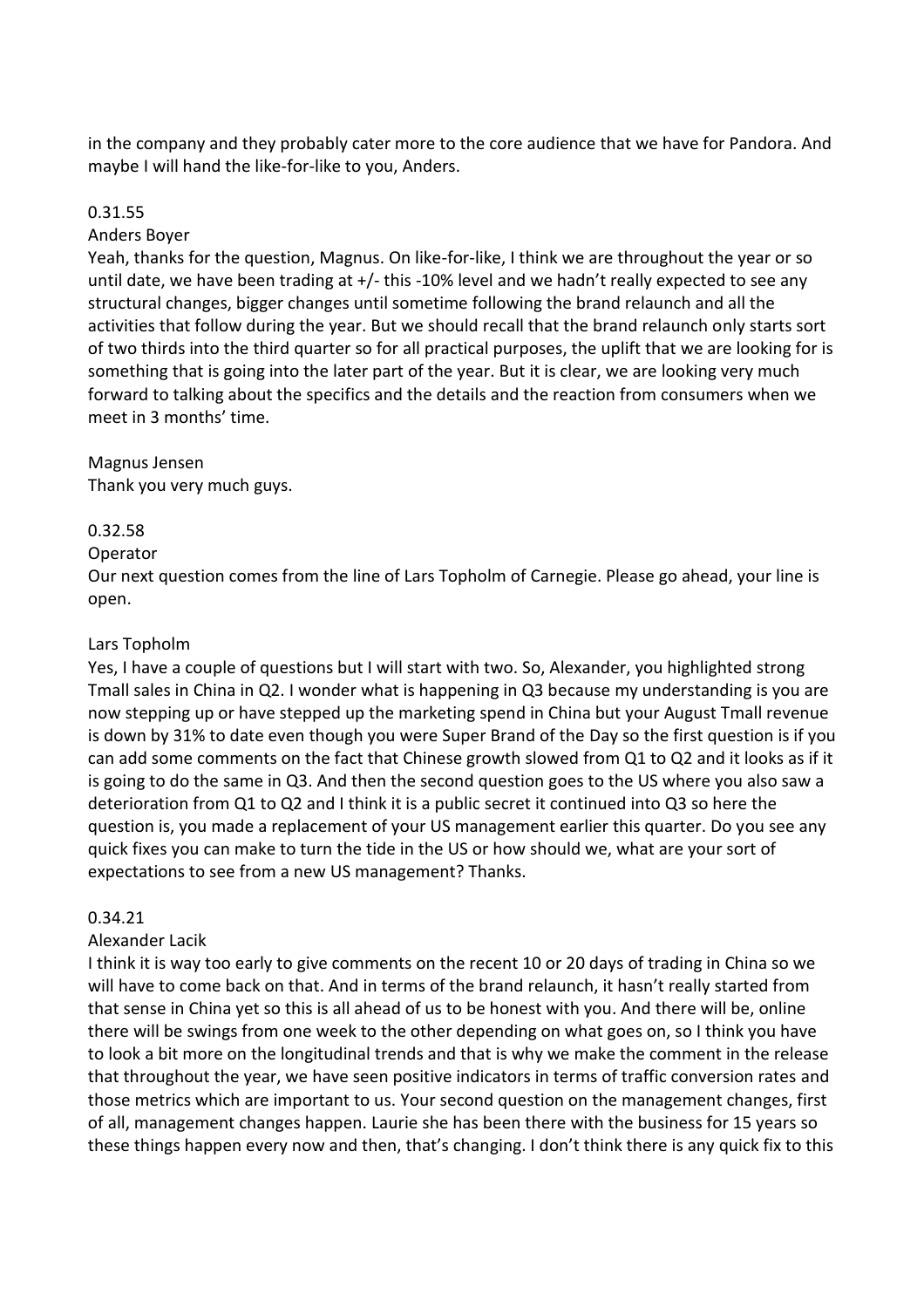business to begin with, whether that is changing personnel so I would not write too much into that. I think the programme we have in place generally speaking that we have mentioned in this call is the real programme that we should be expecting delivering some movements in the US. And currently, Sid is heading up the US business so if you are kind of looking at it from a risk mitigation standpoint, there is no problem there.

#### 0.35.56

## Lars Topholm

In the presentation, this is regarding US just to quickly follow up. You mentioned a significant reduction in promotional activity and I think, Alexander, you even said Pandora shouldn't be on sale every day but in your US e-store, today, around one third of your entire collection is for sale at a discount. How does that fit into your strategy of becoming less promotional? It is basically close to an all-time high discount level. How do you see that?

## 0.36.30

## Alexander Lacik

First of all, this year is a transitional year, okay? So we come from some bad practices from the past – that I think is important to say. Secondly, we have reduced the number of days in the US overall by I think it's 36% in Q2. We had a summer sale that wasn't doing very well. I think we had an inventory there which was probably not very attractive if we compare it to other places in the world where we have had sales. So I think as we kind of go forward, the strategy is unchanged. We should move the brand to be less dependent, significantly less dependent on promotional impacts. There is also business reality when I have inventory that I try to clear it as and when that is pertinent but that is also why we are trying to reset the business this year by making a huge investment in taking back inventory that is not good with reducing the assortment to get out of unproductive aspects. But this is a journey, Lars, I mean, it is not just flicking on a switch and moving from one place. Trust me, if I could, I would. And we will be very transparent with how we are progressing in this phase so there should be nothing surprising in this phase.

#### 0.37.54

## Lars Topholm

Thank you very much. I have some more questions but I will jump back into the Q&A queue. Thank you very much for now.

## 0.38.03

#### Operator

Our next question comes from the line of Morten Eismark of ABG Sundal Collier. Please go ahead, your line is now open.

## Morten Eismark

Thank you and thank you for taking my questions. First question, you have quite clearly built a retail position in the past couple of years, perhaps losing some focus on Pandora core in the process. Have you discussed returning O&O stores to high-quality franchisees, existing or new, and is it your impression that they are ready to step in? That is my first question. The second question is that off the top of my head, if I remember, you mentioned that you only saw 20 concept stores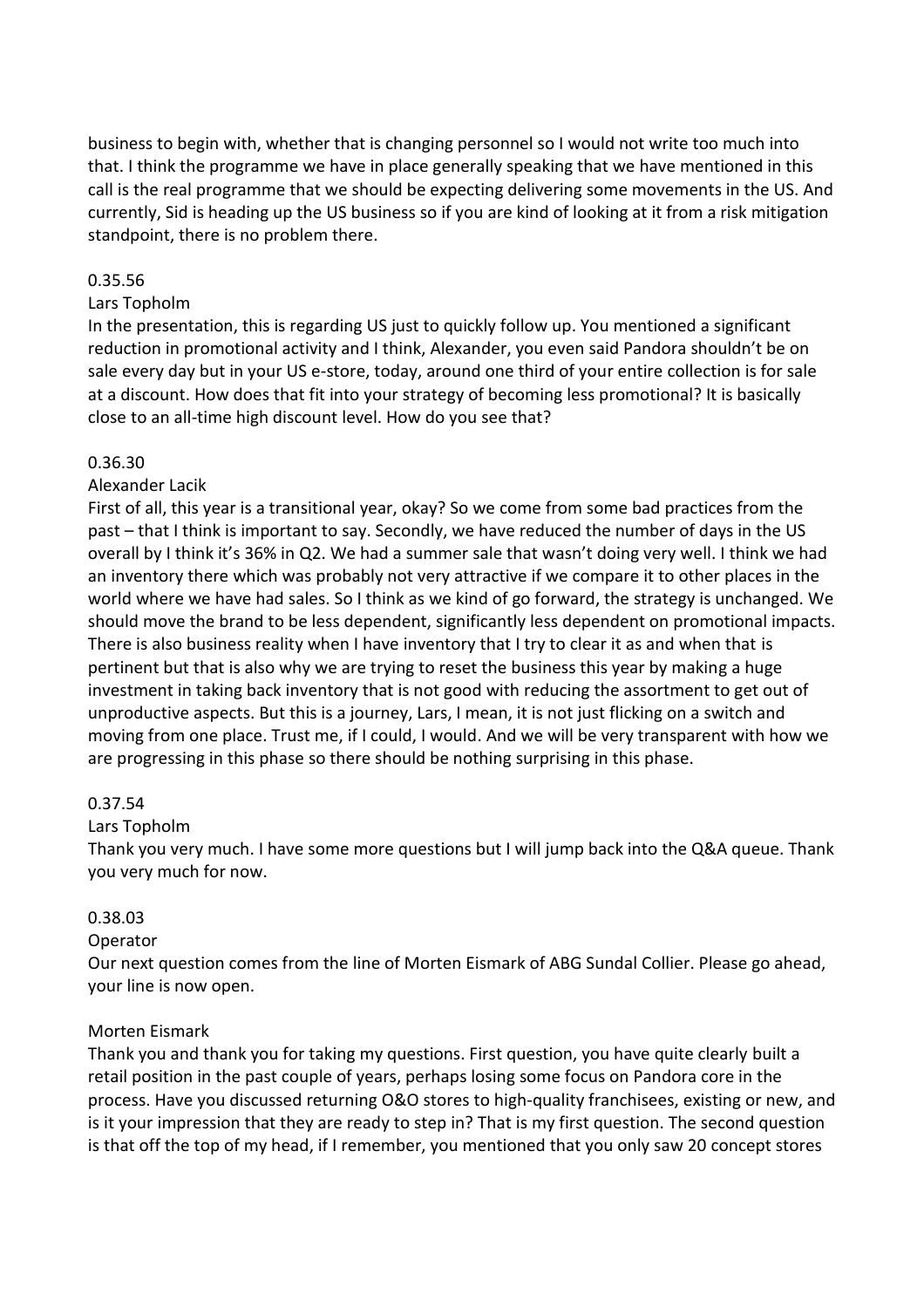being unprofitable globally, has that picture changed after the first half performance? Those were my two questions for now. Thank you.

## 0.38.52

#### Alexander Lacik

So, on your first question on returning O&O stores, I think there is a much bigger question on the table, it is who do we want to be as a retailer and what type of footprint should we have on offline and omni as it were. What we have communicated, I believe, in conjunction with the May meetings was that we are starting a network assessment which we plan to share with the shareholders and capital markets alike in the Q4 results which will probably early February. So, as part of that, we are looking at all sorts of options on what the future could look like so I think that is the answer for now. Then in terms of your second question on had we seen further profitability deterioration in our store network and in our owned and operated, we have not seen that. So that picture still holds.

## Morten Eismark

Okay perfect, thank you, I will jump back to the queue as well. Thank you.

## 0.39.54

#### Operator

Our next question comes from the line of Lars Topholm of Carnegie. Please go ahead, your line is open.

#### Lars Topholm

That was a surprisingly short Q&A queue, it seems. I had a question on your investments and they are actually two questions, so regarding the global store upgrade, you mentioned significant investments. So, I wonder how much your share is going to be – just in ballpark figures, and then how we should see the phasing of that. And then regarding the lower CAPEX guidance for this year, is that a change in CAPEX projects or is it simply a different phasing so the lower CAPEX this year means investments are just moved into 2020? Thank you.

#### 0.40.46

## Anders Boyer

This is Anders here. I can take those questions. On the CAPEX related to the new store concept, there is a couple of building blocks there. One is that the cost per store on the new concept versus the old is give and take the same. It usually starts, in the first store, by nature it is more expensive, and you test and learn and get smarter but we expect the cost per store to be the same once we are over sort of the learning curve. But then exactly what that means in terms of how fast we will do the refurbishment, you can – there are two sort of extremes. One is that we will just do it as and when the store should be refurbished anyway. That would mean that it would take us, let's say 5 years in order to get a roll-out globally. The other is where we will see a very nice impact on retail KPIs, it could both be traffic conversion in the stores that we have refurbished, then we will do it faster. And where we end up in between there, we will have to wait and see in the quarters to come. And then on CAPEX, I think you should expect that this is mostly a question of phasing between the years but obviously, as the number of concept store openings have slowed down,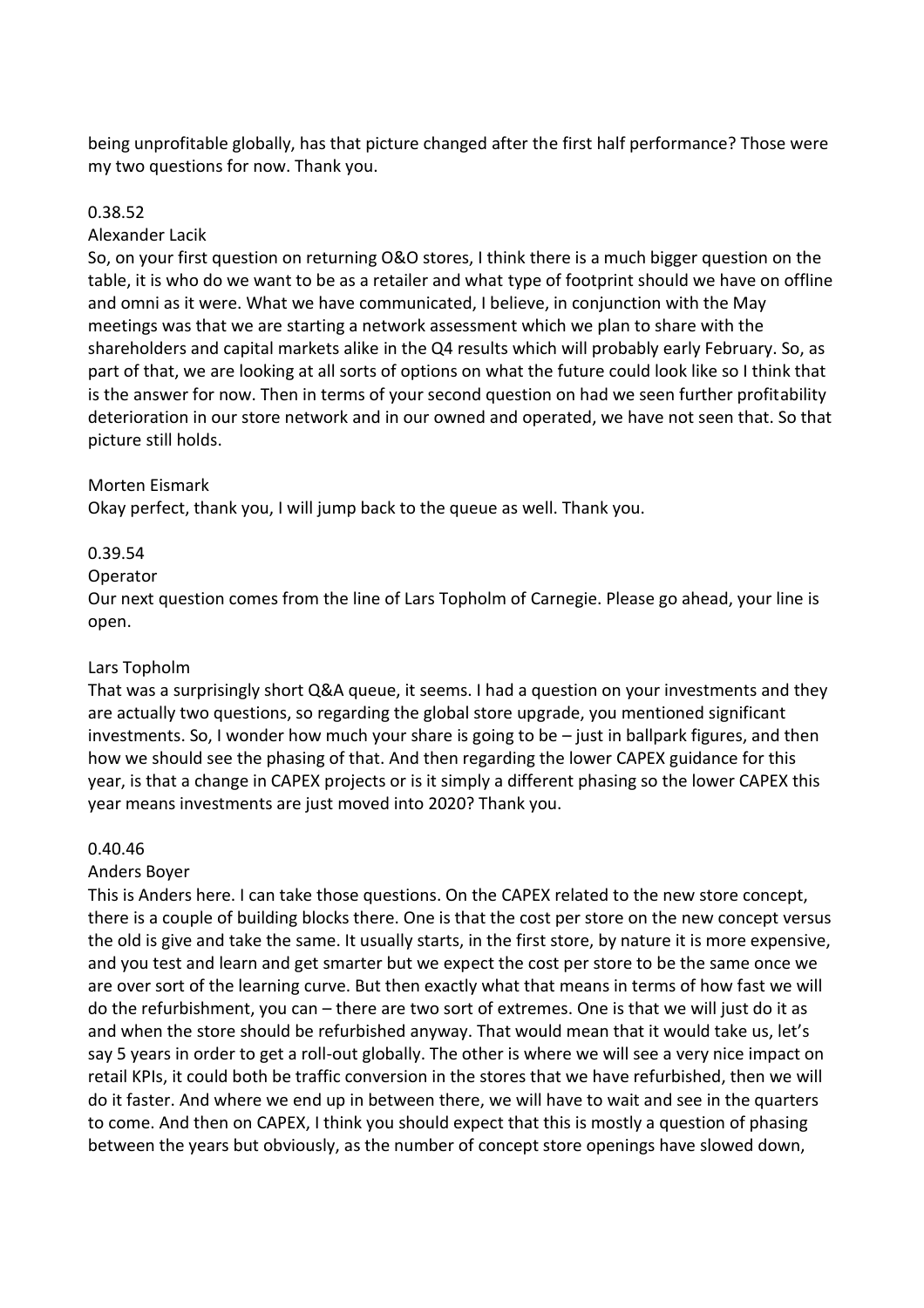that does give us a structurally lower level but the level that we are guiding now for 2019 shouldn't be considered a new lower level.

# 0.42.33

## Alexander Lacik

I will just add some flavour on the first question. We as an organisation have a capacity of refurbing roughly 500 stores per annum so without them, you know, you can accelerate that but you cannot bring in more races from the outside but that is kind of so then you can do your own math on when it comes to our own network, how quickly we could do if we chose to go all-in.

## 0.42.56

## Lars Topholm

But compared to the CAPEX level we are seeing this year, looking at 2020, 2021, 2022, should we expect a step change in CAPEX or will it stay around the current level with the knowledge you have today?

# 0.43.14

# Anders Boyer

That is still too early to say how fast – and I think the big joker in that equation is the new concept store roll-out, the CAPEX related to that and how fast we will do that, I think we will have to wait a bit before we comment on that. But if we do it and accelerate it, there is a reason for it and that reason should be good retail metrics in the stores that we have refurbished.

## 0.43.46

## Lars Topholm

Okay, then one final question if I may. The accelerated marketing investments for the second half of the year, can you say something about which markets will be affected from when? Just so I can get my model right.

## 0.44.02

# Alexander Lacik

It is our top 11 markets and it is going to start from September roughly and kind of be spread throughout the remaining 4 months because it varies a little bit by market but it is the usual suspects if you may so you have US, Canada, we have UK, Italy, Germany, France, Spain. Then we had Hong Kong but given the kind of unrest, we are kind of waiting and seeing a little bit on that. Obviously, Australia is part of the pack. China is actually not part as a significant investment yet because the media model in China is somewhat different from, let's call it, the more traditional markets. So there, we are still qualifying some additional aspects. So that is a decision which we may or may not take later during the second half. I am not sure I made 11 there, I didn't keep count. But those would be the main markets. We can come back separately to you to detail out those 11.

0.45.07 Lars Topholm

That is perfect. Thank you for answering my questions.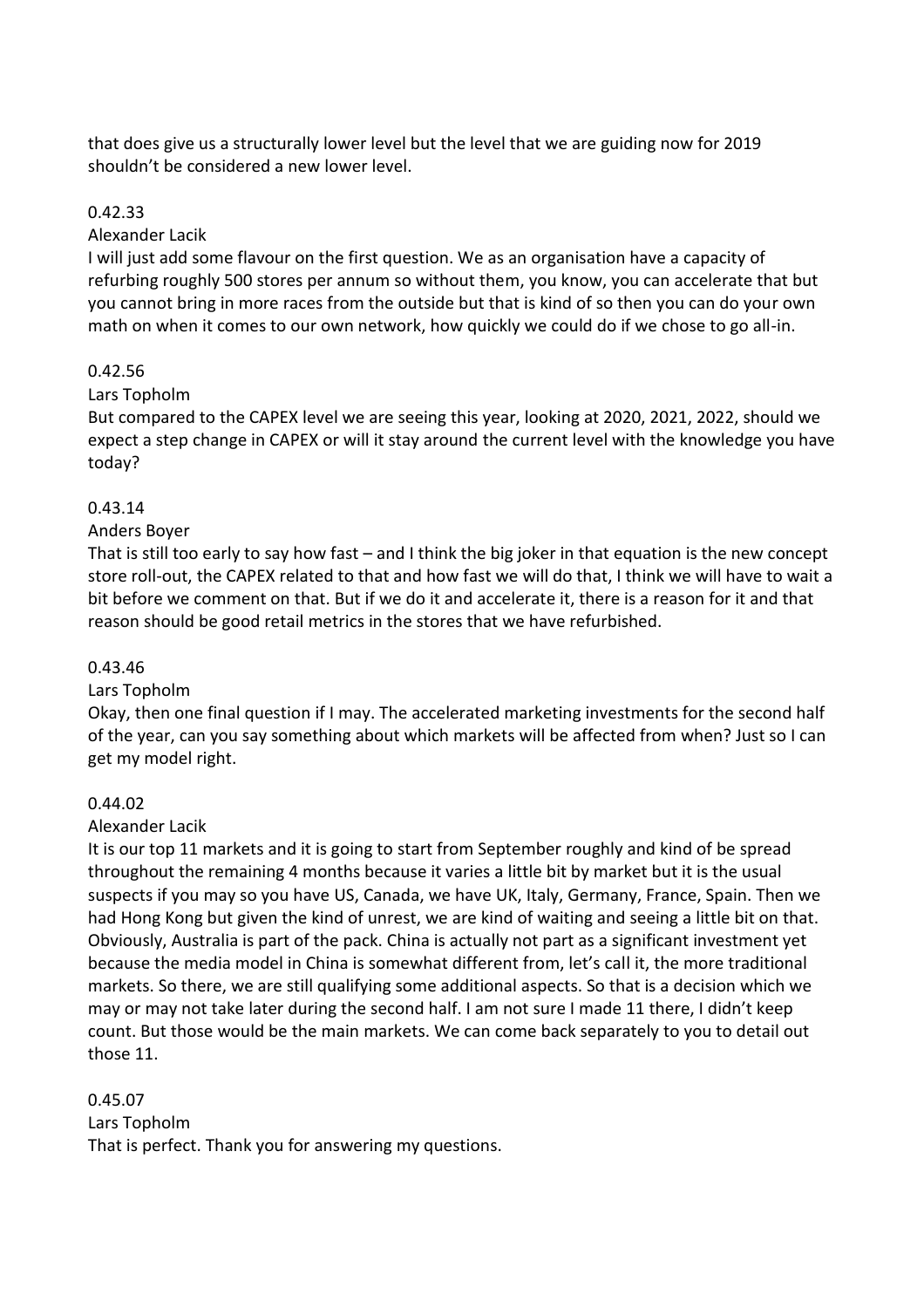# 0.45.10

## Operator

Our next question comes from the line of Georgina Johanan of J.P. Morgan. Please go ahead. Your line is open.

## 0.45.18

## Georgina Johanan

Good morning everyone. Thanks for taking my call and it is just a follow-up really and apologies if I have not quite understood but the incremental marketing investment that you are calling out today may I just clarify that this is incremental to the uplift that you had already disclosed? So if previously you were talking about roughly DKK 500 million more Y/Y, what sort of quantity Y/Y are we talking about now and how is that being funded? Where is the offset because of course you have not changed your full-year guidance in any way? Thank you very much.

# 0.45.58

# Anders Boyer

A relevant question. Thank you for that. It is an incremental uplift compared to the original guidance. Originally, we said that we expected to spend another DKK half a billion, DKK 500 million in different kinds of marketing top line initiatives and that number is now DKK 800 million and then obviously you all say: Well, you are keeping the revenue guidance unchanged and you are keeping the EBIT margin guidance unchanged so where is that coming from? And it is – the offset is a gross margin. We do see a bit better gross margin as we speak of here in Q2 but also for the remaining part of the year and it is not directly related to the cost reset of the NOW programme but general efficiency in our factories in Thailand so the bigger part of the offset is gross margin.

# 0.47.02 Georgina Johanan

Thank you very much.

# 0.47.05

Operator

Our next question comes from the line of Magnus Jensen of SEB. Please go ahead. Your line is open.

# 0.47.13

## Magnus Jensen

Thank you. Just one more question from my side. Charms were only down 2% for the quarter. I see it in reported numbers but is there any chance that you will share how the underlying like-forlike was in charms? You shared that on earlier quarters. Thank you.

# 0.47.32

# Anders Boyer

Magnus, it is Anders here. It is a good catch – but the underlying it is an unreported revenue. It is a fairly big swing in charms revenue growth in the quarter but like-for-like is pretty much the same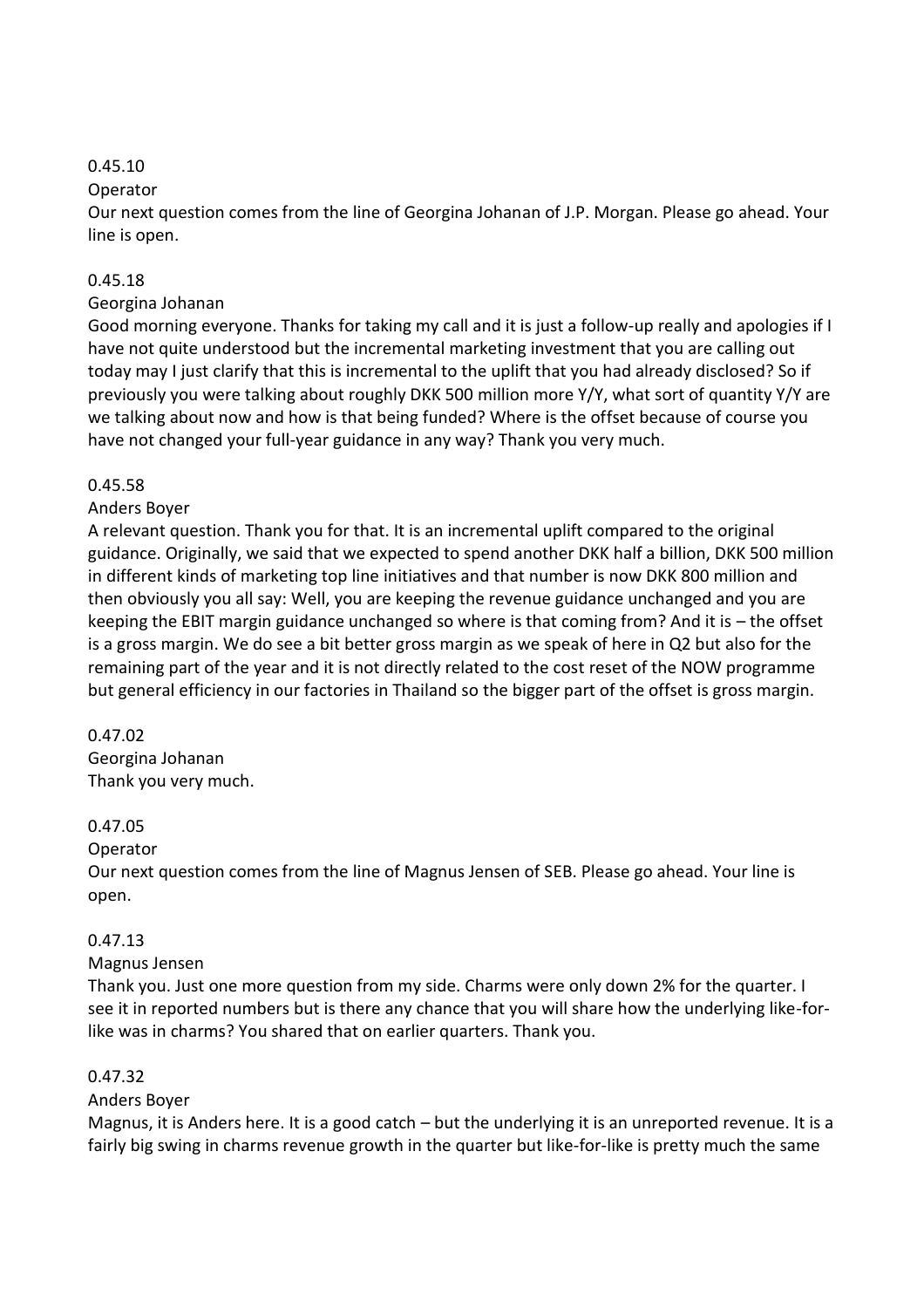as we saw in Q1 so this is due to all the other impacts that we have from change of inventories in the channel and that does not go.. the store openings, that does not go directly into like-for-like.

## 0.48.10 Magnus Jensen Thank you very much.

#### Operator

Our next question comes from the line of Silky Agarwal of Citi. Please go ahead. Your line is open.

#### Silky Agarwal

Good morning everyone. I have two questions please. The first one coming back on charms. Happy to see that charms and bracelets are kind of improving quarter on quarter but if I look at other categories, they seem to have deteriorated. Do you think that because your additional marketing investments are now focusing on the arrival of your corporate acts, the other categories will continue to suffer in the medium term? And secondly, coming back on China. I understand that you are trying to now adopt a wait and see-approach for China marketing investments whereas earlier you guided that you would put in additional marketing investments in China as early as Q2 so what is the reason behind curtailing China investments apart from this media – different media model that you have cited. Do you think that you need to focus more on online in that market rather than additional stores? What exactly is the vision for your China performance? Thank you.

#### 0.49.20

#### Alexander Lacik

Okay, I mean, it is clear that the focus back on charms and bracelets does, you know, I shouldn't say hinder but it puts a little bit less attention to the other segments so we are kind of working through that but let us not forget that 70 odd % of the total business sits in bracelets and charms so I need to have that part of the portfolio humming and if it comes at the expense of some of the other adjacents in the meantime, I think that is kind of a priority call we just have to live with whilst we are figuring that part out. I should also mention as we did in the presentation that we are reducing the assortment quite dramatically, which means that we are trying to also get to a more productive entire assortment, not just charms and bracelets so that should probably help us going forward. I think on China, you know we have announced that we are going to continue going into cities where we have pure white space so that might still be relevant. We are trying a couple of different retailing models actually in those places so that is probably one area. I do think we have to remember that the brand is actually at a very different place in China from the maturity standpoint compared to pretty much most of our other markets so if you look at our unaided awareness as it were, it is relatively low still so that would suggest that we have to continue marketing this brand hard in order to drive general awareness so that is probably the right answer in China, to keep building this brand. We cannot really compare if we take a mature market like Australia or the UK or even the US for that matter. They are in a very different stage so I think that is some work which we can conclude on. Online is on fire clearly so we will keep developing that even more so there are a couple of different pilots that we have been doing over the last six months which sequentially we are rolling out so I think China is just a lot more work generally speaking to keep building the business.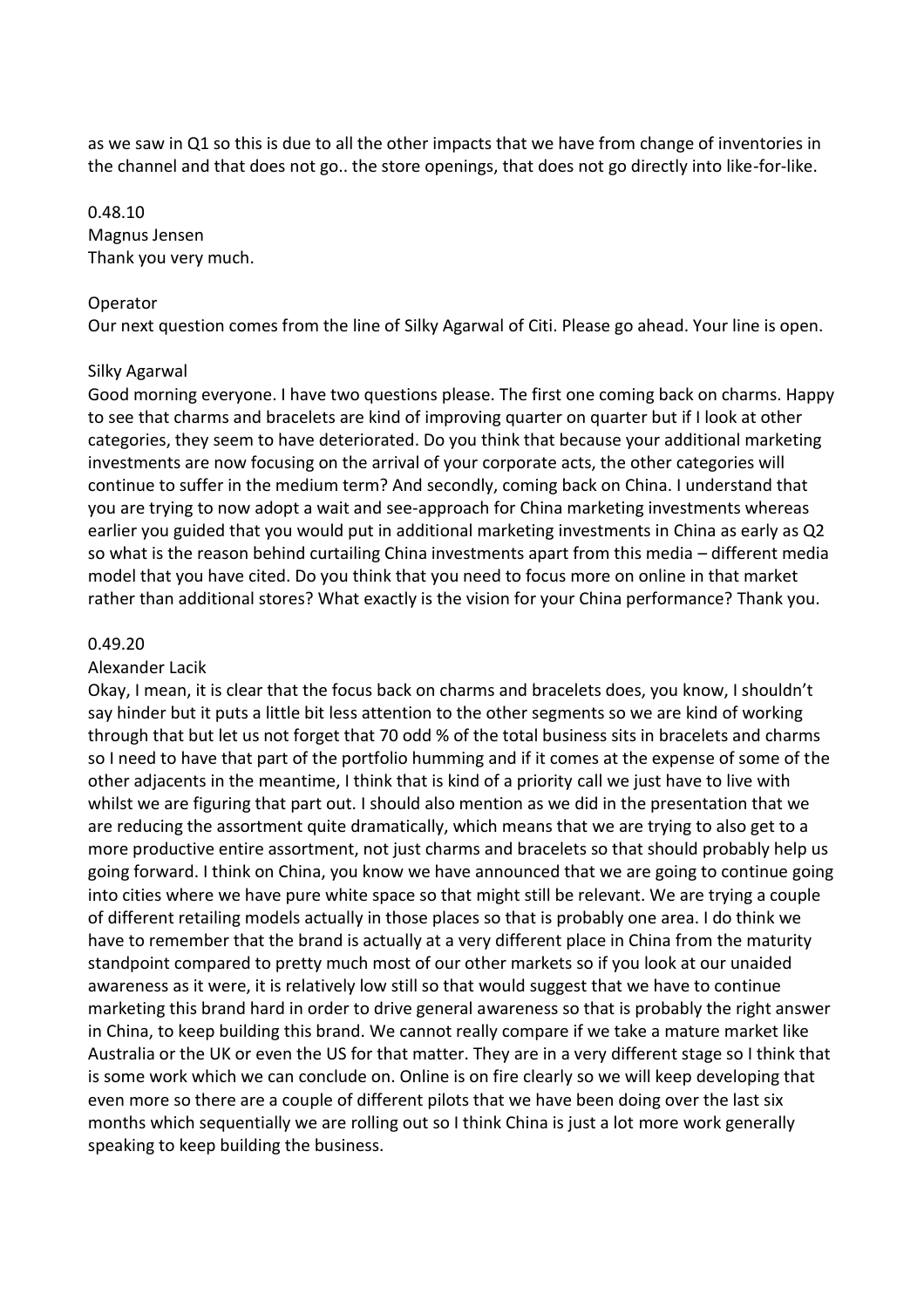## 0.51.39

#### Silky Agarwal

Thank you so much. Just a quick follow-up. So if I think of your space gross reduction net 50 concept stores you still have the plans, China plans intact in terms of new openings, in terms of the number of stores?

## 0.51.51

# Alexander Lacik

I think what we have said and which still holds is that we have plenty of white space as I mentioned in China as well as in South America. So where we have obvious business cases, we will keep opening stores. There is no reason not to, I mean, we have.. our network is very profitable so you know and I keep saying this you know. Brand access is important when you play the mass market game like we do. But you should expect from your standpoint that China and Latin America, probably they are focus areas for us. Not elsewhere at this point in time.

### 0.52.28 Silky Agarwal Thank you.

## Operator

Our next question comes from the line of Klaus Kehl of Nykredit. Please go ahead. Your line is open.

## 0.52.39

## Klaus Kehl

Yes hello, a question related to Italy and the UK. You have highlighted a couple of times that you have seen improved like-for-like as you have increased your marketing but could you talk a little bit about the monthly trends in the quarter and yeah what I am actually looking for is whether you have seen any kind of improvement throughout the quarter and related to Italy and the UK? And then my second question is again we talked a lot about marketing but what is it exactly that you are changing? Is it your online marketing? Is it TV ads? Yeah, what is it that you are doing differently apart from spending more money? That would be my questions.

## 0.53.24

## Alexander Lacik

A good question. So what we did if I start there was everything else equal you just doubled the media investment, okay? And we went for media choices which were kind of what we call high funnel choices, i.e. media choices which drive broad scale reach because the objective was to see whether we could actually positively influence the traffic into the stores. Just for perspective, the online business in Italy is minuscule so the game in Italy is really about foot traffic. Full stop. So that is kind of what we try there. Of course, in the UK, which is at the very other end of the spectrum when it comes to e-com, you have got a much, much stronger uplift on the e-com business so and we could see you know because we tracked this literally on a day-by-day basis and you saw that on e-com I mean that responds literally immediately as you start kind of cranking up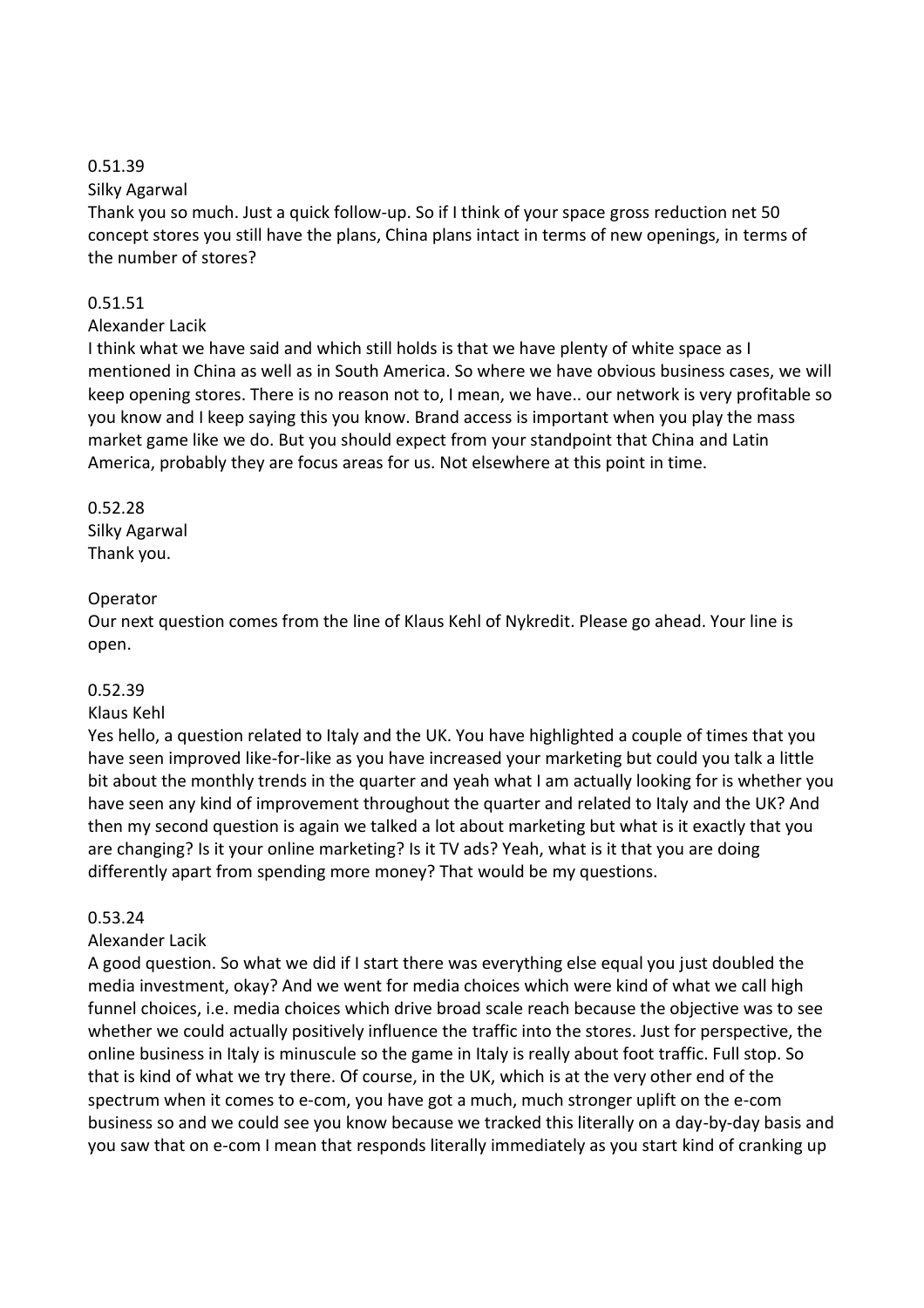the volume on your media so there was a very clear line let us say crack in the line in both Italy and the UK as we started dialling up the media and then that media investment ran for roughly four weeks give or take. The other aspect, we also saw that by investing at this high level, you also got an ad stock effect so it kind of kept on carrying for a few more weeks even when the media was kind of back to a much lower level so our RY calculation focuses strictly on those four weeks but in fact, the impact could be seen beyond that. I think that is as much detail as I would like to share when it comes to kind of in-quarter trading in a particular market because of course there are other factors influencing it so it is not strictly science to tease it out but that was also the reason why we made such a big increase in media investments in order to really make sure that that was the discretionary item.

0.55.26 Klaus Kehl Okay, thank you.

## Operator

Our next question comes from the line of Morten Eismark of ABG Sundal Collier. Please go ahead. Your line is open.

## 0.55.37

#### Morten Eismark

Thank you and just a quick question on the Harry Potter deal. Warner Brothers has quite a number of brands under their umbrella. Does the deal cover only Harry Potter or have you discussed expanding into other brands? Secondly, you start off with some twelve DVs. What are the DV ramp-up plans here? And just thirdly, can you confirm that the deal is global from the beginning? Thank you.

#### 0.56.05

#### Alexander Lacik

So it is only Harry Potter for now. We only have those twelve DVs at this stage of the game and we obviously have to assess whether this performs or not so I think you might see us in the future not you know ramming in hundreds of DVs when we do various initiatives. We are going to be a bit more guarded so we don't end up with an assortment issue again. And as I said, it is a global deal from the beginning.

0.56.42 Morten Eismark Short and sweet. Thank you very much.

#### Operator

Our next question comes from the line of Piral Dadhania of RBC (Royal Bank of Canada). Please go ahead. Your line is now open.

0.56.53 Piral Dadhania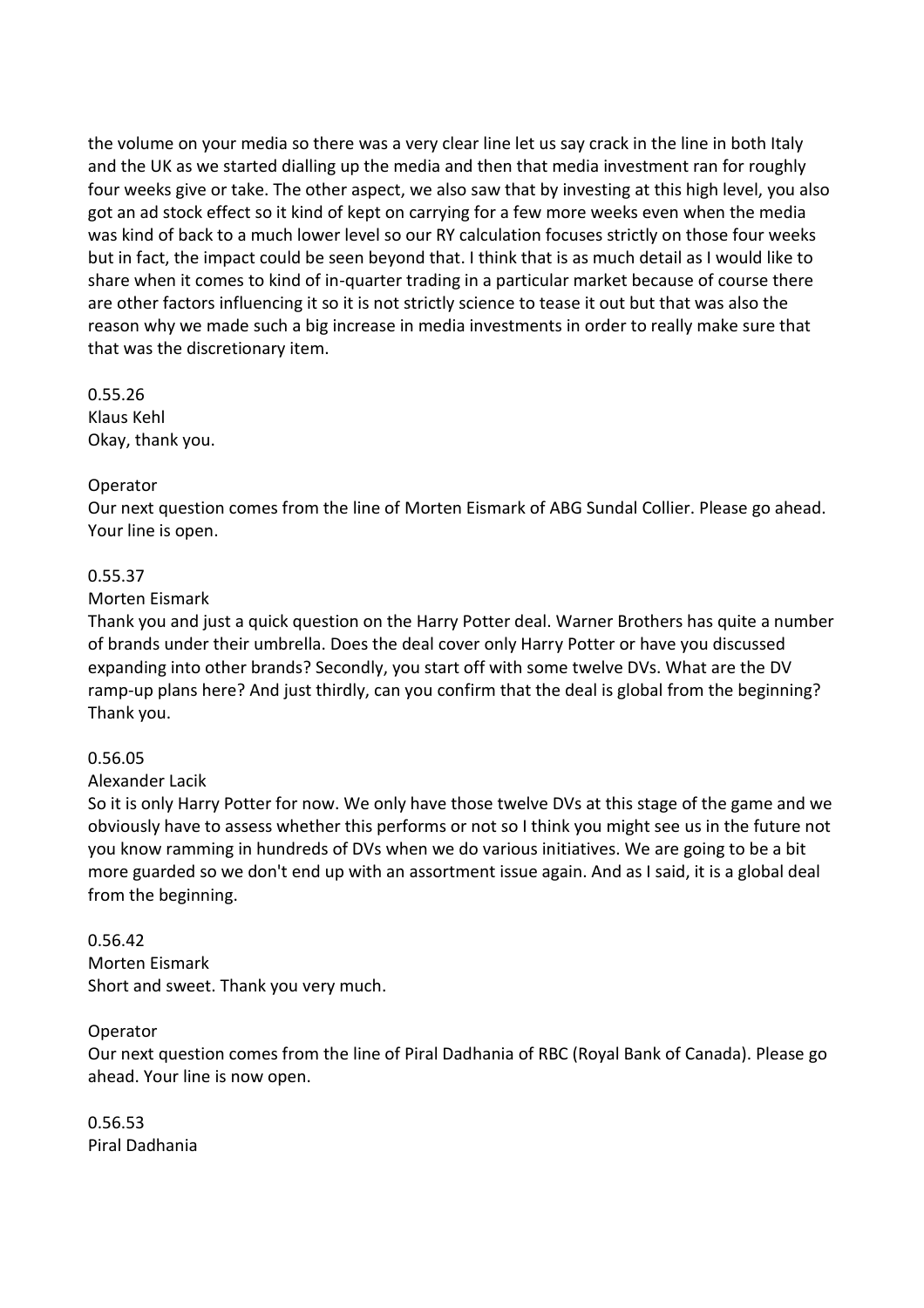Hi, good morning everyone. So if I could just start maybe on the reduced option counts that you guys are planning by the end of 2020. Will there be any change to the price architecture of the overall assortment or to what extent will you build out the entry price points or should we expect any material sort of change in the composition from a pricing perspective there? And secondly just coming back to the marketing pilots you have run in both the UK and in Italy. Could you perhaps give us some indication around the customer composition of the uplift in traffic that you are seeing both online and offline? Do you have any visibility on the extent to which those customers that are buying or coming into your stores are new versus existing? And are you in a better place now to be able to track that from a CRM perspective given all the things we have heard in terms of building up the IT and CRM database in the last 12 months? Thank you.

## 0.57.55

#### Alexander Lacik

So on your first question on the reduced assortment. It is not going to take until 2020 to rearrange the architecture. This is something actually we are trying to address in the back-up of this year already. We have for some reason left the opening price points and here I am talking about anything from 19 to 39 in whatever currency you pick. We have kind of lost that space, largely, you can actually look – when you look at our internal metrics, this is where a big portion of our like-forlike issues stem from. It is kind of vacating those opening price points so that is something which we are trying to address as we speak and of course, that is partly with what we have in front of us but then as we go forward, this is obviously going to be part of the product strategy to make sure we develop products against that. Pandora ME would be another example where we have consciously gone after designing something which kind of can hit opening price points for a particular target audience. On your second question, in Italy specifically, we do not have that CRM data. I think Italy is relatively far behind. In the UK, I have not seen any data which would suggest whether this is more new people coming in or not. I think it is a very good point. But I don't have that data point to share with you here.

0.59.26 Piral Dadhania Okay, thank you.

#### Alexander Lacik

Just on that, the important one though was that it did drive traffic, you know, because it could have also been that conversion rates changed or you know UBTs or any average order values but you know the discretionary item here was traffic so that was the killer KPI here which delivered.

Piral Dadhania Sure, thank you.

Operator And there are no further questions this time. Please go ahead speakers.

Alexander Lacik